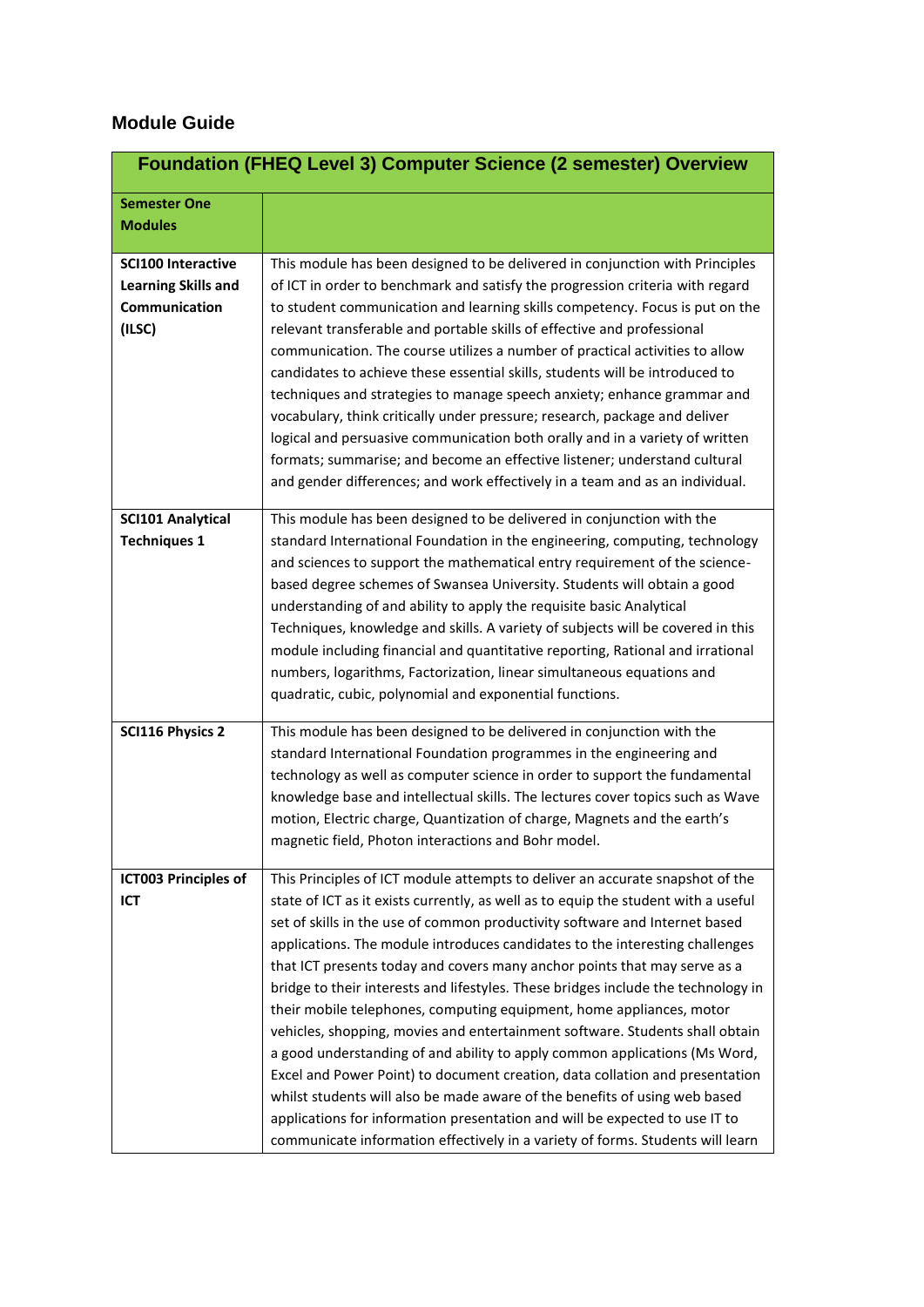|                                                            | to identify important considerations involved in the choice and maintenance                                                                                                                                                                                                                                                                                                                                                                                                                                                                                                                                                                                                                                                                                                                                                                                     |
|------------------------------------------------------------|-----------------------------------------------------------------------------------------------------------------------------------------------------------------------------------------------------------------------------------------------------------------------------------------------------------------------------------------------------------------------------------------------------------------------------------------------------------------------------------------------------------------------------------------------------------------------------------------------------------------------------------------------------------------------------------------------------------------------------------------------------------------------------------------------------------------------------------------------------------------|
|                                                            | of a computer system.                                                                                                                                                                                                                                                                                                                                                                                                                                                                                                                                                                                                                                                                                                                                                                                                                                           |
| <b>Semester Two</b>                                        |                                                                                                                                                                                                                                                                                                                                                                                                                                                                                                                                                                                                                                                                                                                                                                                                                                                                 |
| <b>Modules</b>                                             |                                                                                                                                                                                                                                                                                                                                                                                                                                                                                                                                                                                                                                                                                                                                                                                                                                                                 |
| <b>SCI103 Analytical</b><br><b>Techniques 3</b>            | This module has been designed to be delivered in conjunction with the<br>standard Foundation in Engineering, Computer Science and Mathematics<br>programmes. Students will obtain a good understanding of and ability to<br>apply the requisite basic mathematical techniques, knowledge and skills.<br>Lectures will be taught on a variety of topics including first order differential<br>equations, determinants, Eigenvalues, vectors and Maclaurin's Theorem.                                                                                                                                                                                                                                                                                                                                                                                             |
| <b>SCI107</b><br><b>Fundamentals of</b><br>Programming     | The aim of this module is for students to understand and foster an<br>appreciation of software development, programming concepts and<br>terminology, the evolution of programming languages moving from machine<br>code through to object oriented programming, how to compartmentalise,<br>read, trace, and understand simple code write, test, and debug code to solve<br>a simple problem. Topics taught in weekly lectures shall include algorithms<br>and programmes, outputs and calculations, inputs and strings, loops, arrays<br>and files.                                                                                                                                                                                                                                                                                                            |
| SCI124 Mobile<br><b>Communications</b><br>and the Internet | This module introduces candidates to technology behind communication<br>though the internet and mobile devices. It aims to provide students with a<br>stimulating study of the core technologies that support secure mobile,<br>wireless computer networking and communication systems. This module<br>takes into account that we will be dealing with students from a wide range of<br>cultures and experience with computers and it will thus have a focus on:<br>The principles and technologies that underpin mobile communication<br>systems, applications and devices;<br>The design and development of communications systems; and<br>The fundamental concepts, principles and theories of the<br>technologies that underpin computer networking.<br>Students will also develop elementary skills in two key languages of the<br>Internet HTML and Java. |
| <b>SCI120</b><br>Environmental<br>Awareness                | This module has been designed to be delivered in conjunction with the<br>standard International Foundation programmes in engineering and<br>technology as well as computer science in order to support the fundamental<br>knowledge base and intellectual skills. students shall obtain a good<br>understanding of and ability to apply the requisite knowledge and skills with<br>regard to the biogeochemical context, engineering and ICT design influences<br>in response to certain environmental issues as well as sustainable<br>development in the UK and internationally. Lectures will be conducted on a<br>variety of topics including the biogeochemical cycle, global systems and their<br>current circulations, pollutants, climate change: mitigation or adaptation,<br>sustainability in engineering and environmental management.              |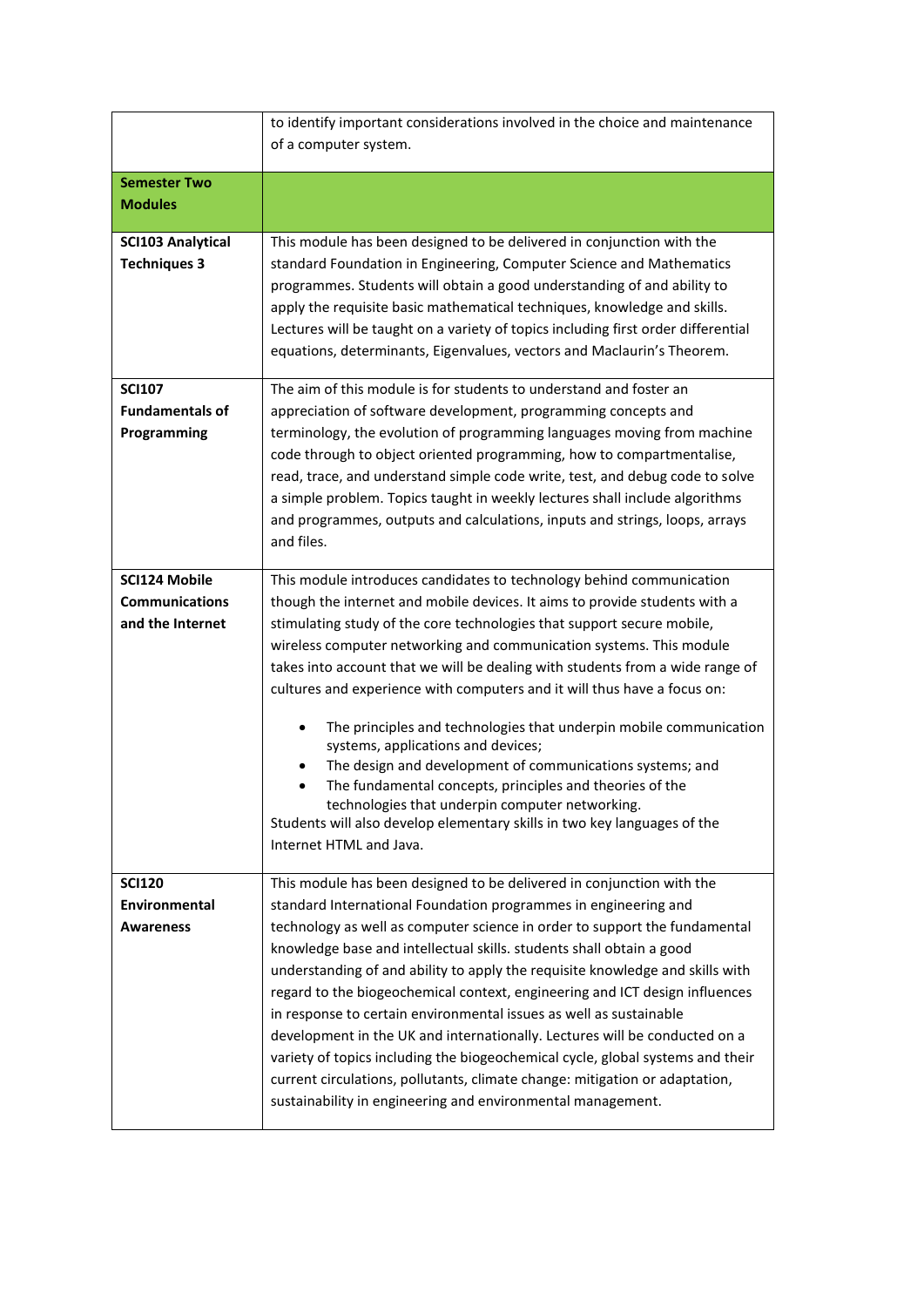| <b>Foundation (FHEQ Level 3) Computer Science (Entry Point A of 3</b><br>semester) Overview |                                                                                                                                                                                                                                                                                                                                                                                                                                                                                                                                                                                                                                                                                                                                                                                                                                                                                                                                                                                                                                                                                                                                                                                   |
|---------------------------------------------------------------------------------------------|-----------------------------------------------------------------------------------------------------------------------------------------------------------------------------------------------------------------------------------------------------------------------------------------------------------------------------------------------------------------------------------------------------------------------------------------------------------------------------------------------------------------------------------------------------------------------------------------------------------------------------------------------------------------------------------------------------------------------------------------------------------------------------------------------------------------------------------------------------------------------------------------------------------------------------------------------------------------------------------------------------------------------------------------------------------------------------------------------------------------------------------------------------------------------------------|
| <b>Semester One</b>                                                                         |                                                                                                                                                                                                                                                                                                                                                                                                                                                                                                                                                                                                                                                                                                                                                                                                                                                                                                                                                                                                                                                                                                                                                                                   |
| <b>Modules</b>                                                                              |                                                                                                                                                                                                                                                                                                                                                                                                                                                                                                                                                                                                                                                                                                                                                                                                                                                                                                                                                                                                                                                                                                                                                                                   |
| <b>SCI100 Interactive</b><br><b>Learning Skills and</b><br>Communication<br>(ILSC)          | This module has been designed to be delivered in conjunction with Principles<br>of ICT in order to benchmark and satisfy the progression criteria with regard<br>to student communication and learning skills competency. Focus is put on the<br>relevant transferable and portable skills of effective and professional<br>communication.<br>The course utilizes a number of practical activities to allow candidates to<br>achieve these essential skills, students will be introduced to techniques and<br>strategies to manage speech anxiety; enhance grammar and vocabulary, think<br>critically under pressure; research, package and deliver logical and persuasive<br>communication both orally and in a variety of written formats; summarise;<br>and become an effective listener; understand cultural and gender differences;<br>and work effectively in a team and as an individual.                                                                                                                                                                                                                                                                                 |
| <b>ICT003 Principles of</b><br>ICT                                                          | This Principles of ICT module attempts to deliver an accurate snapshot of the<br>state of ICT as it exists currently, as well as to equip the student with a useful<br>set of skills in the use of common productivity software and Internet based<br>applications. The module introduces candidates to the interesting challenges<br>that ICT presents today and covers many anchor points that may serve as a<br>bridge to their interests and lifestyles. These bridges include the technology in<br>their mobile telephones, computing equipment, home appliances, motor<br>vehicles, shopping, movies and entertainment software. Students shall obtain<br>a good understanding of and ability to apply common applications (Ms Word,<br>Excel and Power Point) to document creation, data collation and presentation<br>whilst students will also be made aware of the benefits of using web based<br>applications for information presentation and will be expected to use IT to<br>communicate information effectively in a variety of forms. Students will learn<br>to identify important considerations involved in the choice and maintenance<br>of a computer system. |
| <b>ESP1 English</b><br>Portfolio 1                                                          | The module has been designed to enable students to reach a linguistic level<br>appropriate for academic study on their chosen degree scheme. The aim of<br>English Skills Portfolio is to enable students to develop their English Language<br>level within an academic context, and to equip students with the linguistic and<br>academic skills necessary to perform confidently within their chosen<br>discipline, whilst simultaneously encouraging them to become effective<br>independent learners.                                                                                                                                                                                                                                                                                                                                                                                                                                                                                                                                                                                                                                                                         |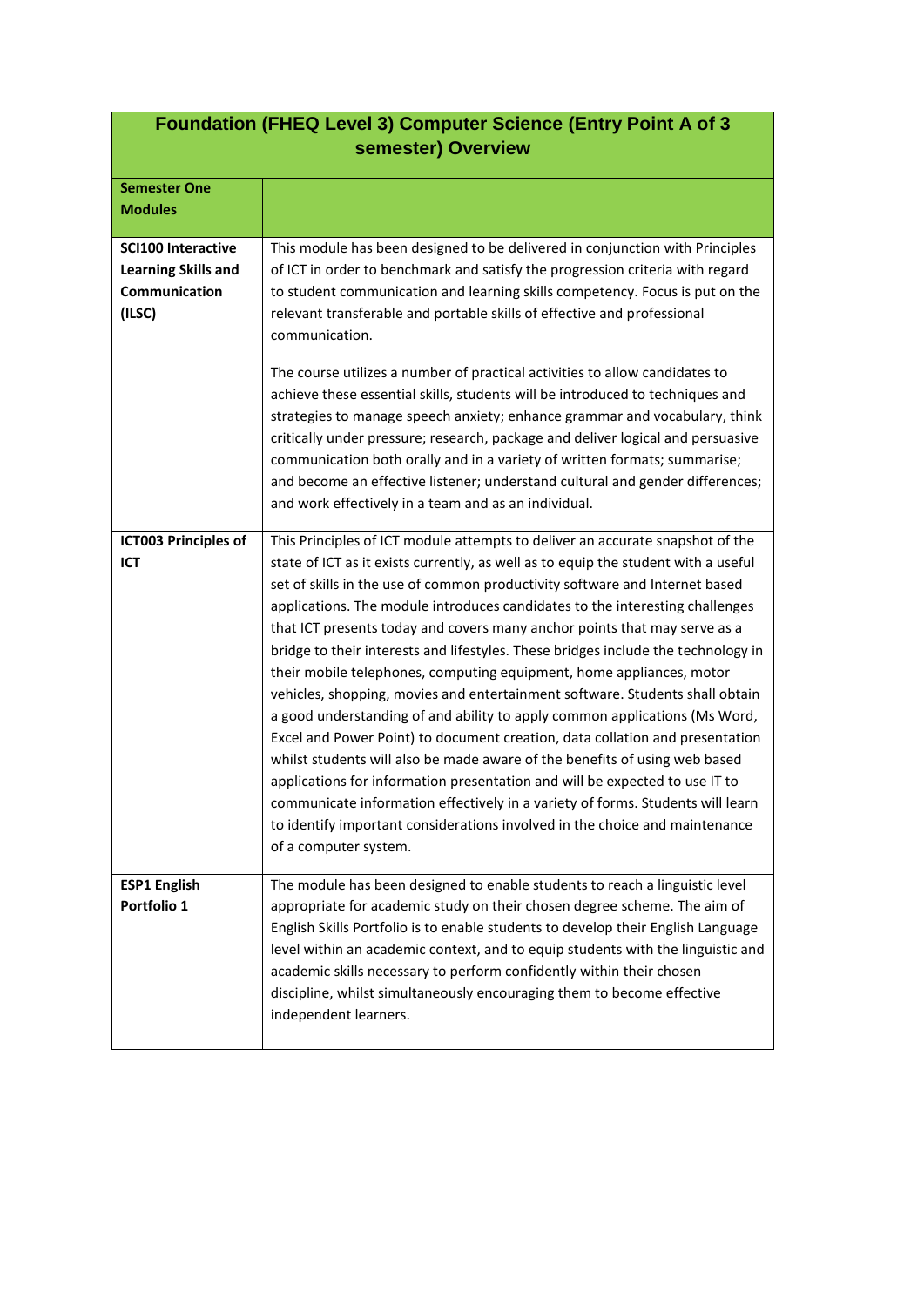| <b>Semester Two</b>                             |                                                                                                                                                                                                                                                                                                                                                                                                                                                                                                                                                                                                                                                                                                                                                                                                                                                    |
|-------------------------------------------------|----------------------------------------------------------------------------------------------------------------------------------------------------------------------------------------------------------------------------------------------------------------------------------------------------------------------------------------------------------------------------------------------------------------------------------------------------------------------------------------------------------------------------------------------------------------------------------------------------------------------------------------------------------------------------------------------------------------------------------------------------------------------------------------------------------------------------------------------------|
| <b>Modules</b>                                  |                                                                                                                                                                                                                                                                                                                                                                                                                                                                                                                                                                                                                                                                                                                                                                                                                                                    |
| <b>SCI101 Analytical</b><br><b>Techniques 1</b> | This module has been designed to be delivered in conjunction with the<br>standard International Foundation in the engineering, computing, technology<br>and sciences to support the mathematical entry requirement of the science-<br>based degree schemes of Swansea University. Students will obtain a good<br>understanding of and ability to apply the requisite basic Analytical<br>Techniques, knowledge and skills. A variety of subjects will be covered in this<br>module including financial and quantitative reporting, Rational and irrational<br>numbers, logarithms, Factorization, linear simultaneous equations and<br>quadratic, cubic, polynomial and exponential functions.                                                                                                                                                     |
| <b>SCI116 Physics 2</b>                         | This module has been designed to be delivered in conjunction with the<br>standard International Foundation programmes in the engineering and<br>technology as well as computer science in order to support the fundamental<br>knowledge base and intellectual skills. The lectures cover topics such as Wave<br>motion, Electric charge, Quantization of charge, Magnets and the earth's<br>magnetic field, Photon interactions and Bohr model.                                                                                                                                                                                                                                                                                                                                                                                                    |
| <b>SCI120</b><br>Environmental<br>Awareness     | This module has been designed to be delivered in conjunction with the<br>standard International Foundation programmes in engineering and<br>technology as well as computer science in order to support the fundamental<br>knowledge base and intellectual skills. students shall obtain a good<br>understanding of and ability to apply the requisite knowledge and skills with<br>regard to the biogeochemical context, engineering and ICT design influences<br>in response to certain environmental issues as well as sustainable<br>development in the UK and internationally. Lectures will be conducted on a<br>variety of topics including the biogeochemical cycle, global systems and their<br>current circulations, pollutants, climate change: mitigation or adaptation,<br>sustainability in engineering and environmental management. |
| <b>ESP2 English</b><br><b>Portfolio</b>         | The module has been designed to enable students to reach a linguistic level<br>appropriate for academic study on their chosen degree scheme. The aim of<br>English Skills Portfolio is to enable students to develop their English Language<br>level within an academic context, and to equip students with the linguistic and<br>academic skills necessary to perform confidently within their chosen<br>discipline, whilst simultaneously encouraging them to become effective<br>independent learners.                                                                                                                                                                                                                                                                                                                                          |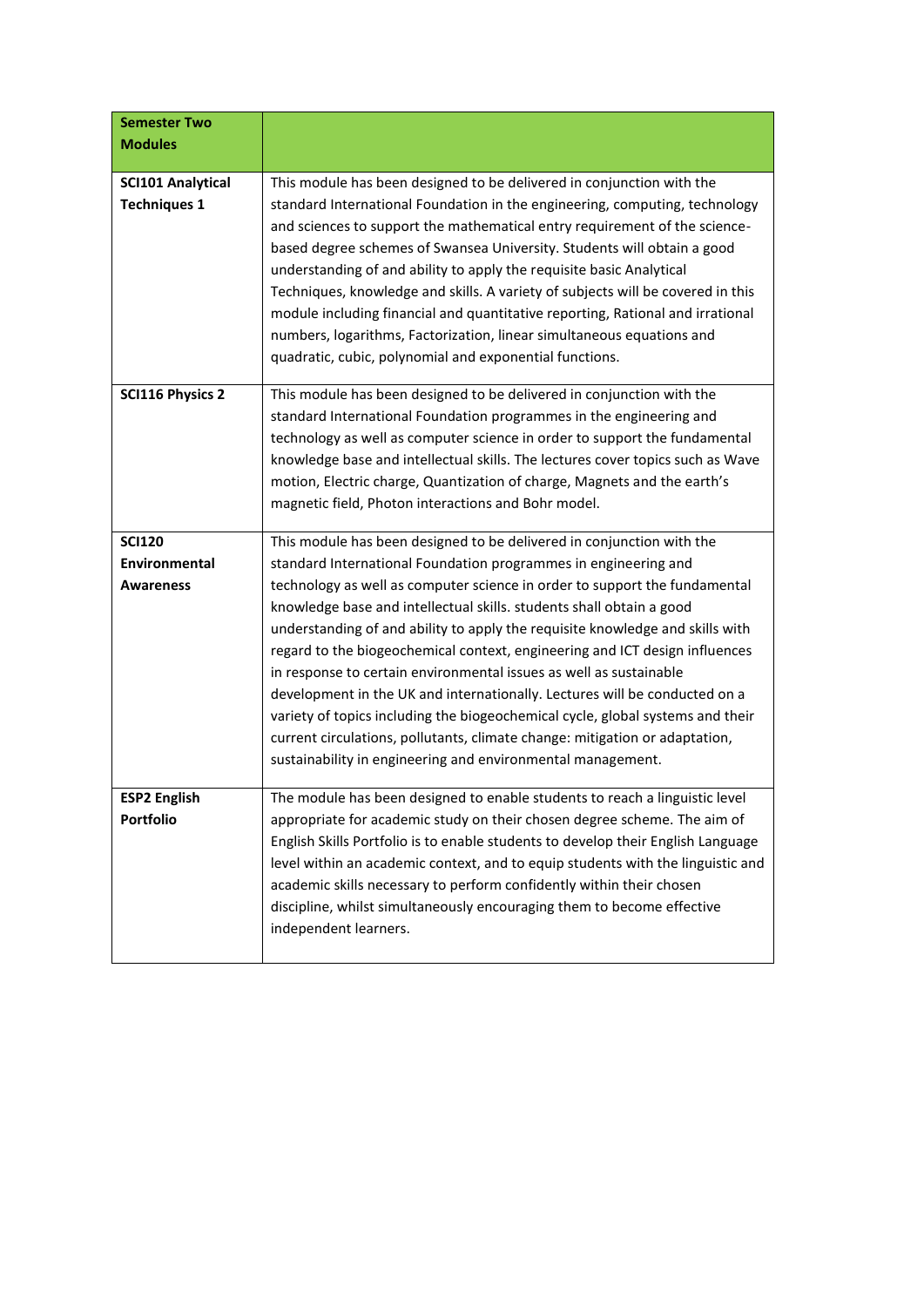| <b>Semester Three</b>    |                                                                                                                             |
|--------------------------|-----------------------------------------------------------------------------------------------------------------------------|
| <b>Modules</b>           |                                                                                                                             |
|                          |                                                                                                                             |
| <b>SCI124 Mobile</b>     | This module introduces candidates to technology behind communication                                                        |
| <b>Communications</b>    | though the internet and mobile devices. It aims to provide students with a                                                  |
| and the Internet         | stimulating study of the core technologies that support secure mobile,                                                      |
|                          | wireless computer networking and communication systems. This module                                                         |
|                          | takes into account that we will be dealing with students from a wide range of                                               |
|                          | cultures and experience with computers and it will thus have a focus on:                                                    |
|                          | The principles and technologies that underpin mobile communication<br>systems, applications and devices;                    |
|                          | The design and development of communications systems; and                                                                   |
|                          | The fundamental concepts, principles and theories of the                                                                    |
|                          | technologies that underpin computer networking.<br>Students will also develop elementary skills in two key languages of the |
|                          | Internet HTML and Java.                                                                                                     |
|                          |                                                                                                                             |
| <b>SCI107</b>            | The aim of this module is for students to understand and foster an                                                          |
| <b>Fundamentals of</b>   | appreciation of software development, programming concepts and                                                              |
| Programming              | terminology, the evolution of programming languages moving from machine                                                     |
|                          | code through to object oriented programming, how to compartmentalise,                                                       |
|                          | read, trace, and understand simple code write, test, and debug code to solve                                                |
|                          | a simple problem. Topics taught in weekly lectures shall include algorithms                                                 |
|                          | and programmes, outputs and calculations, inputs and strings, loops, arrays                                                 |
|                          | and files.                                                                                                                  |
|                          |                                                                                                                             |
| <b>SCI103 Analytical</b> | This module has been designed to be delivered in conjunction with the                                                       |
| <b>Techniques 3</b>      | standard Foundation in Engineering, Computer Science and Mathematics                                                        |
|                          | programmes. Students will obtain a good understanding of and ability to                                                     |
|                          | apply the requisite basic mathematical techniques, knowledge and skills.                                                    |
|                          | Lectures will be taught on a variety of topics including first order differential                                           |
|                          | equations, determinants, Eigenvalues, vectors and Maclaurin's Theorem.                                                      |
|                          |                                                                                                                             |
| <b>ESP3 English</b>      | The module has been designed to enable students to reach a linguistic level                                                 |
| Portfolio 3              | appropriate for academic study on their chosen degree scheme. The aim of                                                    |
|                          | English Skills Portfolio is to enable students to develop their English Language                                            |
|                          | level within an academic context, and to equip students with the linguistic and                                             |
|                          | academic skills necessary to perform confidently within their chosen                                                        |
|                          | discipline, whilst simultaneously encouraging them to become effective                                                      |
|                          | independent learners.                                                                                                       |
|                          |                                                                                                                             |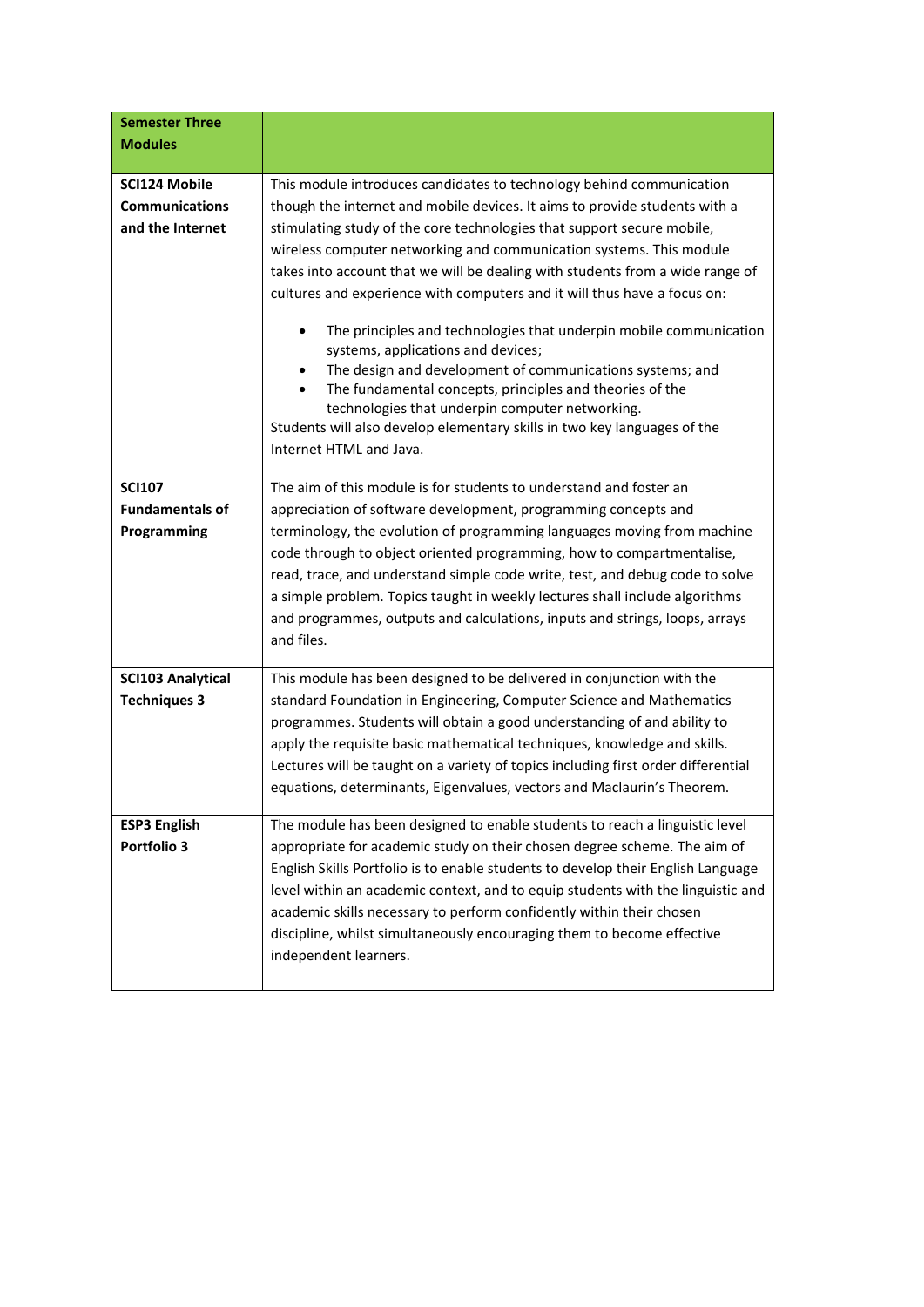| <b>Foundation (FHEQ Level 3) Computer Science (Entry Point B of 3</b><br>semester) Overview |                                                                                                                                                                                                                                                                                                                                                                                                                                                                                                                                                                                                                                                                                                |
|---------------------------------------------------------------------------------------------|------------------------------------------------------------------------------------------------------------------------------------------------------------------------------------------------------------------------------------------------------------------------------------------------------------------------------------------------------------------------------------------------------------------------------------------------------------------------------------------------------------------------------------------------------------------------------------------------------------------------------------------------------------------------------------------------|
| <b>Semester One</b><br><b>Modules</b>                                                       |                                                                                                                                                                                                                                                                                                                                                                                                                                                                                                                                                                                                                                                                                                |
| <b>SCI100 Interactive</b><br><b>Learning Skills and</b><br>Communication<br>(ILSC)          | This module has been designed to be delivered in conjunction with Principles<br>of ICT in order to benchmark and satisfy the progression criteria with regard<br>to student communication and learning skills competency. Focus is put on the<br>relevant transferable and portable skills of effective and professional<br>communication.                                                                                                                                                                                                                                                                                                                                                     |
|                                                                                             | The course utilizes a number of practical activities to allow candidates to<br>achieve these essential skills, students will be introduced to techniques and<br>strategies to manage speech anxiety; enhance grammar and vocabulary, think<br>critically under pressure; research, package and deliver logical and persuasive<br>communication both orally and in a variety of written formats; summarise;<br>and become an effective listener; understand cultural and gender differences;<br>and work effectively in a team and as an individual.                                                                                                                                            |
| <b>SCI101 Analytical</b><br><b>Techniques 1</b>                                             | This module has been designed to be delivered in conjunction with the<br>standard International Foundation in the engineering, computing, technology<br>and sciences to support the mathematical entry requirement of the science-<br>based degree schemes of Swansea University. Students will obtain a good<br>understanding of and ability to apply the requisite basic Analytical<br>Techniques, knowledge and skills. A variety of subjects will be covered in this<br>module including financial and quantitative reporting, Rational and irrational<br>numbers, logarithms, Factorization, linear simultaneous equations and<br>quadratic, cubic, polynomial and exponential functions. |
| <b>SCI116 Physics 2</b>                                                                     | This module has been designed to be delivered in conjunction with the<br>standard International Foundation programmes in the engineering and<br>technology as well as computer science in order to support the fundamental<br>knowledge base and intellectual skills. The lectures cover topics such as Wave<br>motion, Electric charge, Quantization of charge, Magnets and the earth's<br>magnetic field, Photon interactions and Bohr model.                                                                                                                                                                                                                                                |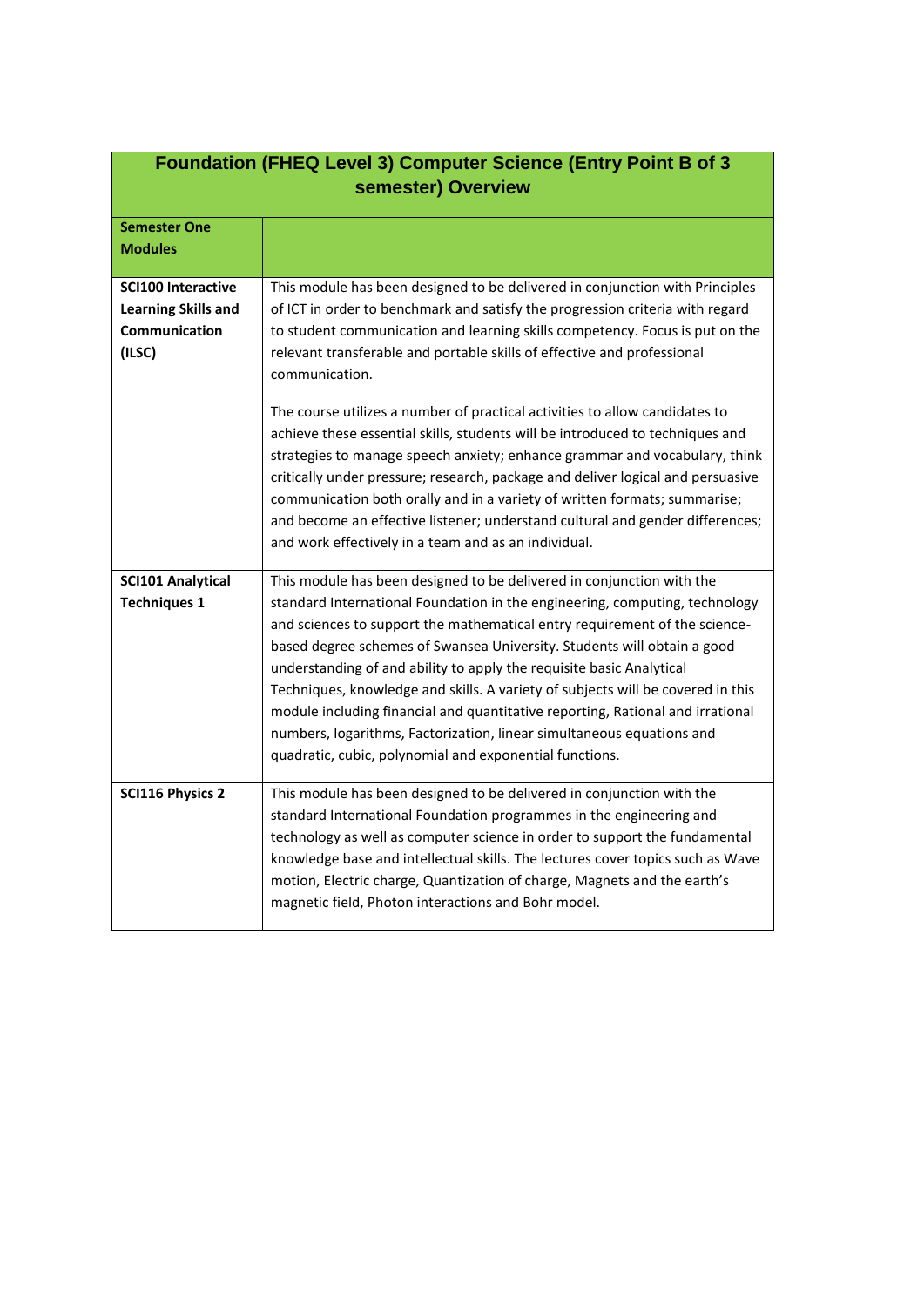| <b>Semester Two</b><br><b>Modules</b>                      |                                                                                                                                                                                                                                                                                                                                                                                                                                                                                                                                                                                                                                                                                                                                                                                                                                                                              |
|------------------------------------------------------------|------------------------------------------------------------------------------------------------------------------------------------------------------------------------------------------------------------------------------------------------------------------------------------------------------------------------------------------------------------------------------------------------------------------------------------------------------------------------------------------------------------------------------------------------------------------------------------------------------------------------------------------------------------------------------------------------------------------------------------------------------------------------------------------------------------------------------------------------------------------------------|
|                                                            |                                                                                                                                                                                                                                                                                                                                                                                                                                                                                                                                                                                                                                                                                                                                                                                                                                                                              |
| SCI124 Mobile<br><b>Communications</b><br>and the Internet | This module introduces candidates to technology behind communication<br>though the internet and mobile devices. It aims to provide students with a<br>stimulating study of the core technologies that support secure mobile,<br>wireless computer networking and communication systems. This module<br>takes into account that we will be dealing with students from a wide range of<br>cultures and experience with computers and it will thus have a focus on:<br>The principles and technologies that underpin mobile communication<br>$\bullet$<br>systems, applications and devices;<br>The design and development of communications systems; and<br>The fundamental concepts, principles and theories of the<br>technologies that underpin computer networking.<br>Students will also develop elementary skills in two key languages of the<br>Internet HTML and Java. |
| <b>SCI107</b><br><b>Fundamentals of</b><br>Programming     | The aim of this module is for students to understand and foster an<br>appreciation of software development, programming concepts and<br>terminology, the evolution of programming languages moving from machine<br>code through to object oriented programming, how to compartmentalise,<br>read, trace, and understand simple code write, test, and debug code to solve<br>a simple problem. Topics taught in weekly lectures shall include algorithms<br>and programmes, outputs and calculations, inputs and strings, loops, arrays<br>and files.                                                                                                                                                                                                                                                                                                                         |
| <b>SCI103 Analytical</b><br><b>Techniques 3</b>            | This module has been designed to be delivered in conjunction with the<br>standard Foundation in Engineering, Computer Science and Mathematics<br>programmes. Students will obtain a good understanding of and ability to<br>apply the requisite basic mathematical techniques, knowledge and skills.<br>Lectures will be taught on a variety of topics including first order differential<br>equations, determinants, Eigenvalues, vectors and Maclaurin's Theorem.                                                                                                                                                                                                                                                                                                                                                                                                          |
| <b>SCI120</b><br><b>Environmental</b><br><b>Awareness</b>  | This module has been designed to be delivered in conjunction with the<br>standard International Foundation programmes in engineering and<br>technology as well as computer science in order to support the fundamental<br>knowledge base and intellectual skills. students shall obtain a good<br>understanding of and ability to apply the requisite knowledge and skills with<br>regard to the biogeochemical context, engineering and ICT design influences<br>in response to certain environmental issues as well as sustainable<br>development in the UK and internationally. Lectures will be conducted on a<br>variety of topics including the biogeochemical cycle, global systems and their<br>current circulations, pollutants, climate change: mitigation or adaptation,<br>sustainability in engineering and environmental management.                           |
| <b>ESP3 English</b><br>Portfolio 3                         | The module has been designed to enable students to reach a linguistic level<br>appropriate for academic study on their chosen degree scheme. The aim of<br>English Skills Portfolio is to enable students to develop their English Language                                                                                                                                                                                                                                                                                                                                                                                                                                                                                                                                                                                                                                  |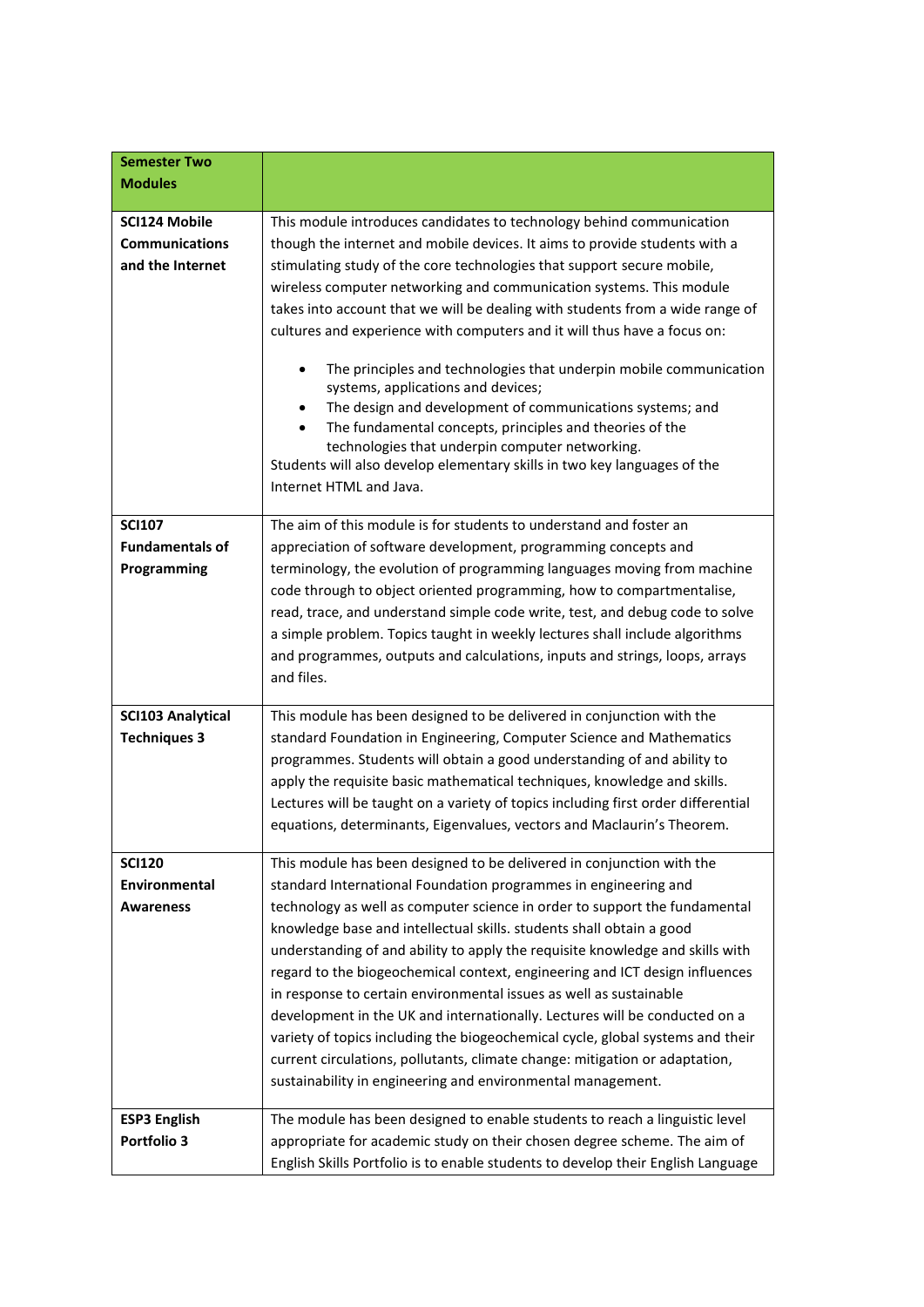| level within an academic context, and to equip students with the linguistic and |
|---------------------------------------------------------------------------------|
| academic skills necessary to perform confidently within their chosen            |
| discipline, whilst simultaneously encouraging them to become effective          |
| independent learners.                                                           |
|                                                                                 |

| <b>Foundation (FHEQ Level 3) Computer Science (November Entry)</b><br><b>Overview</b> |                                                                                                                                                                                                                                                                                                                                                                                                                                                                                                                                                                                                                                                                                                                                                                                                                                                                                                                                                                                                                                                                                                                                                                                   |
|---------------------------------------------------------------------------------------|-----------------------------------------------------------------------------------------------------------------------------------------------------------------------------------------------------------------------------------------------------------------------------------------------------------------------------------------------------------------------------------------------------------------------------------------------------------------------------------------------------------------------------------------------------------------------------------------------------------------------------------------------------------------------------------------------------------------------------------------------------------------------------------------------------------------------------------------------------------------------------------------------------------------------------------------------------------------------------------------------------------------------------------------------------------------------------------------------------------------------------------------------------------------------------------|
| <b>Semester One</b><br><b>Modules</b>                                                 |                                                                                                                                                                                                                                                                                                                                                                                                                                                                                                                                                                                                                                                                                                                                                                                                                                                                                                                                                                                                                                                                                                                                                                                   |
| <b>SCI100 Interactive</b><br><b>Learning Skills and</b><br>Communication<br>(ILSC)    | This module has been designed to be delivered in conjunction with Principles<br>of ICT in order to benchmark and satisfy the progression criteria with regard<br>to student communication and learning skills competency. Focus is put on the<br>relevant transferable and portable skills of effective and professional<br>communication.<br>The course utilizes a number of practical activities to allow candidates to<br>achieve these essential skills, students will be introduced to techniques and<br>strategies to manage speech anxiety; enhance grammar and vocabulary, think<br>critically under pressure; research, package and deliver logical and persuasive<br>communication both orally and in a variety of written formats; summarise;<br>and become an effective listener; understand cultural and gender differences;<br>and work effectively in a team and as an individual.                                                                                                                                                                                                                                                                                 |
| <b>ICT003 Principles of</b><br>ICT                                                    | This Principles of ICT module attempts to deliver an accurate snapshot of the<br>state of ICT as it exists currently, as well as to equip the student with a useful<br>set of skills in the use of common productivity software and Internet based<br>applications. The module introduces candidates to the interesting challenges<br>that ICT presents today and covers many anchor points that may serve as a<br>bridge to their interests and lifestyles. These bridges include the technology in<br>their mobile telephones, computing equipment, home appliances, motor<br>vehicles, shopping, movies and entertainment software. Students shall obtain<br>a good understanding of and ability to apply common applications (Ms Word,<br>Excel and Power Point) to document creation, data collation and presentation<br>whilst students will also be made aware of the benefits of using web based<br>applications for information presentation and will be expected to use IT to<br>communicate information effectively in a variety of forms. Students will learn<br>to identify important considerations involved in the choice and maintenance<br>of a computer system. |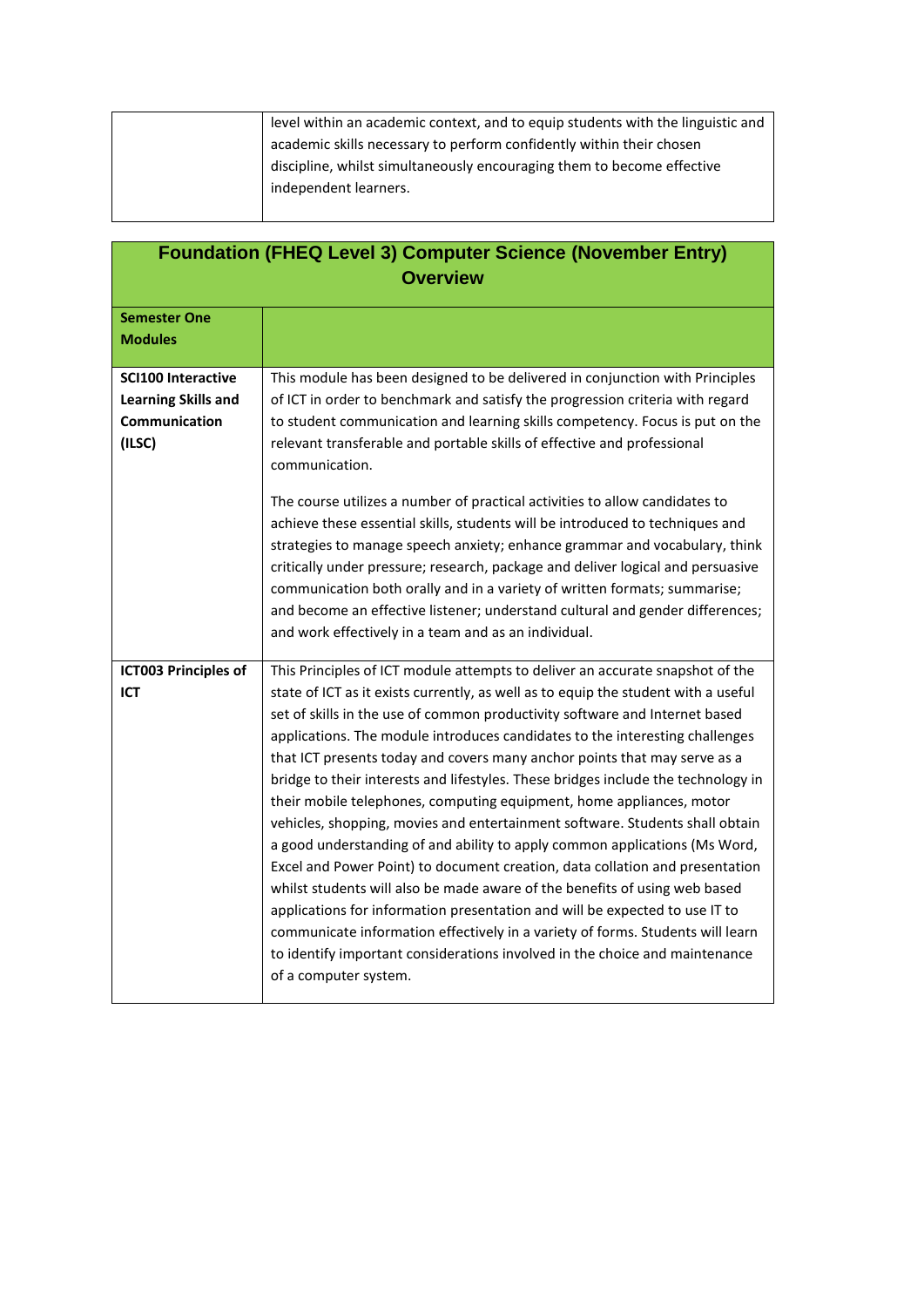| <b>Semester Two</b><br><b>Modules</b>                             |                                                                                                                                                                                                                                                                                                                                                                                                                                                                                                                                                                                                                                                                                                                                                                                                                                                                 |
|-------------------------------------------------------------------|-----------------------------------------------------------------------------------------------------------------------------------------------------------------------------------------------------------------------------------------------------------------------------------------------------------------------------------------------------------------------------------------------------------------------------------------------------------------------------------------------------------------------------------------------------------------------------------------------------------------------------------------------------------------------------------------------------------------------------------------------------------------------------------------------------------------------------------------------------------------|
|                                                                   |                                                                                                                                                                                                                                                                                                                                                                                                                                                                                                                                                                                                                                                                                                                                                                                                                                                                 |
| <b>SCI101 Analytical</b><br><b>Techniques 1</b>                   | This module has been designed to be delivered in conjunction with the<br>standard International Foundation in the engineering, computing, technology<br>and sciences to support the mathematical entry requirement of the science-<br>based degree schemes of Swansea University. Students will obtain a good<br>understanding of and ability to apply the requisite basic Analytical<br>Techniques, knowledge and skills. A variety of subjects will be covered in this<br>module including financial and quantitative reporting, Rational and irrational<br>numbers, logarithms, Factorization, linear simultaneous equations and<br>quadratic, cubic, polynomial and exponential functions.                                                                                                                                                                  |
| <b>SCI107</b><br><b>Fundamentals of</b><br>Programming            | The aim of this module is for students to understand and foster an<br>appreciation of software development, programming concepts and<br>terminology, the evolution of programming languages moving from machine<br>code through to object oriented programming, how to compartmentalise,<br>read, trace, and understand simple code write, test, and debug code to solve<br>a simple problem. Topics taught in weekly lectures shall include algorithms<br>and programmes, outputs and calculations, inputs and strings, loops, arrays<br>and files.                                                                                                                                                                                                                                                                                                            |
| <b>SCI124 Mobile</b><br><b>Communications</b><br>and the Internet | This module introduces candidates to technology behind communication<br>though the internet and mobile devices. It aims to provide students with a<br>stimulating study of the core technologies that support secure mobile,<br>wireless computer networking and communication systems. This module<br>takes into account that we will be dealing with students from a wide range of<br>cultures and experience with computers and it will thus have a focus on:<br>The principles and technologies that underpin mobile communication<br>systems, applications and devices;<br>The design and development of communications systems; and<br>The fundamental concepts, principles and theories of the<br>technologies that underpin computer networking.<br>Students will also develop elementary skills in two key languages of the<br>Internet HTML and Java. |